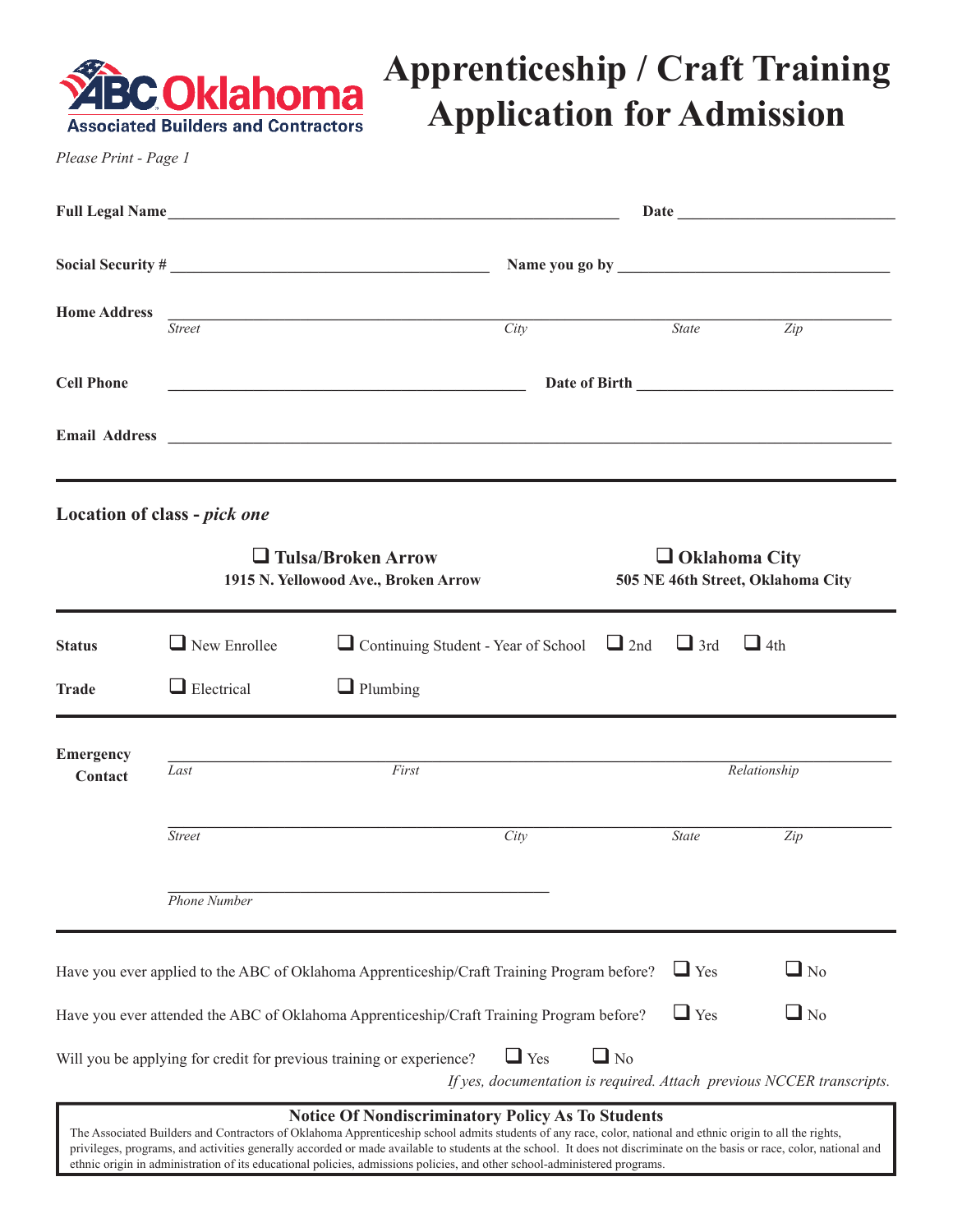

## **Apprenticeship / Craft Training Application for Admission**

*Please Print - Page 2*

| Are you employed? $\Box$ Yes - fill out this form               | $\Box$ No               |                                                     |     |  |  |
|-----------------------------------------------------------------|-------------------------|-----------------------------------------------------|-----|--|--|
| Are you unemployed and seeking employment?                      | $\Box$ Yes<br>$\Box$ No | If Yes, fill out the Unemployed Student Notice Form |     |  |  |
| Has your employer agreed to pay for the Apprenticeship Classes? | $\Box$ Yes              | $\Box$ No<br>If No - fill out the Fee Schedule Form |     |  |  |
| <b>Student Name</b>                                             |                         |                                                     |     |  |  |
| Employer                                                        | <b>Employer Contact</b> |                                                     |     |  |  |
| <b>Street</b>                                                   | City                    | <b>State</b>                                        | Zip |  |  |
| <b>Phone Number</b>                                             | Employer Email          |                                                     |     |  |  |

#### **REQUIRED SIGNATURE** *(All Applicants)* **BY MY SIGNATURE BELOW, I:**

- 1. Understand that withholding information requested or giving false information may make me ineligible for admission to, or continuation in, ABC of Oklahoma Apprenticeship / Craft Training Program.
- 2. Authorize any previous training programs I have attended to furnish enrollment, grade, attendance and/or transcript information as may be requested by ABC of Oklahoma. ABC of Oklahoma is authorized to provide ABC of Oklahoma enrollment, grades, attendance or transcript information as requested by another apprenticeship program.
- 3. Understand grades and attendance will be reported quarterly to my training sponsor.
- 4. Agree to fulfill all financial obligations to the institution which I incur.
- 5. Agree to adhear to all ABC of Oklahoma Apprenticeship/Craft Training Program Rules and Policies.

| <b>Student</b><br><b>Signature</b>             | <b>Date</b>                                                                                         |  |  |
|------------------------------------------------|-----------------------------------------------------------------------------------------------------|--|--|
| <b>Employer</b><br><b>Signature</b>            | Date                                                                                                |  |  |
| <b>Return Applications to:</b> ABC of Oklahoma | <b>Questions:</b> Contact Becky Taylor, Vice President                                              |  |  |
| 1915 North Yellowood Ave.                      | Education at btaylor@abcokla.org or $(918)$ 254-8707.<br>More info can be found at www.abcokla.org. |  |  |
| Broken Arrow, OK 74012                         |                                                                                                     |  |  |